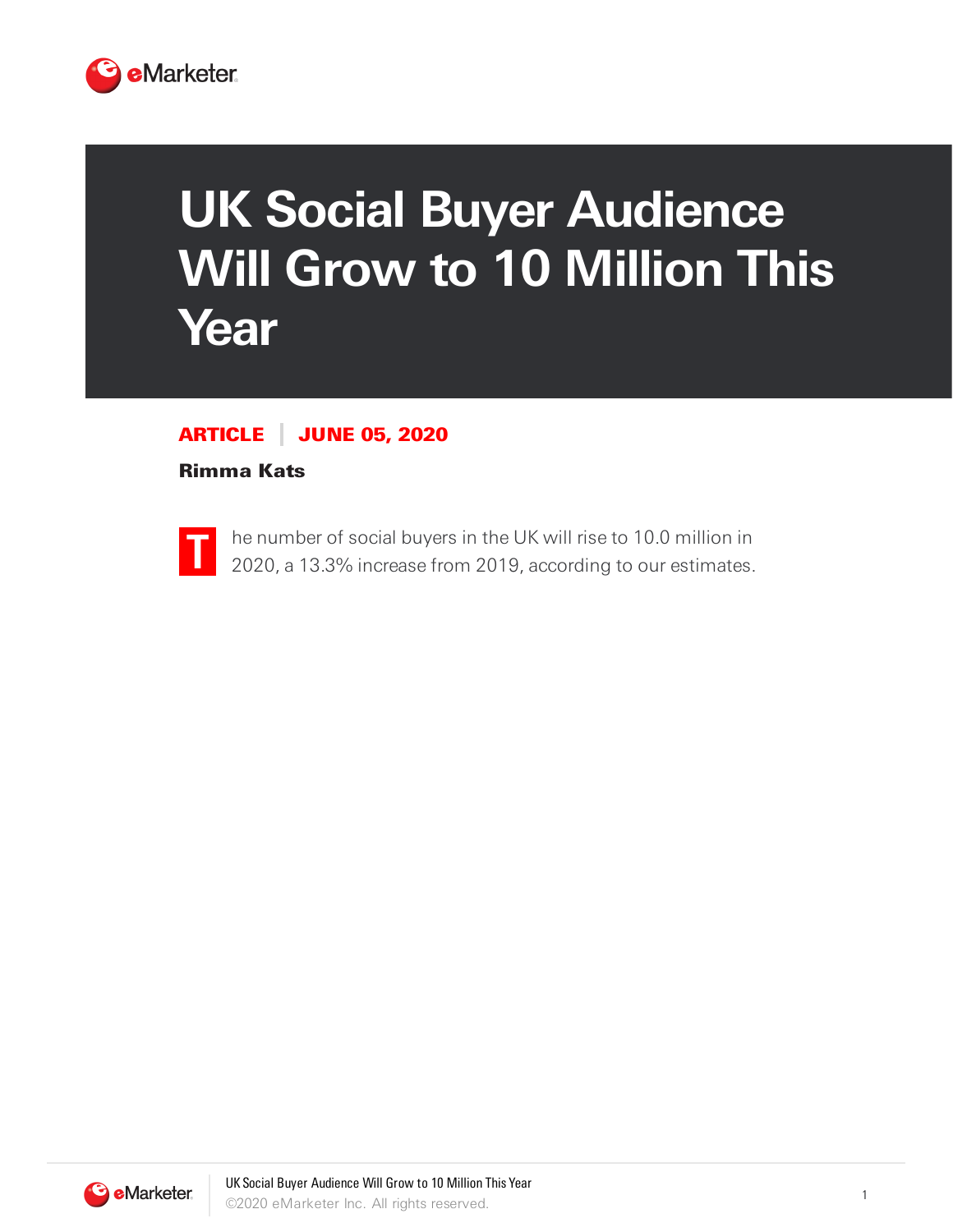## **Social Buyers**

UK, 2019-2023



Annual growth rates will be strong during our forecast period, and the social buyer audience will reach 14.7 million by 2023. But the UK still has room to grow, especially since platforms like Facebook and Instagram tend to launch new commerce features internationally about a year or two after doing so in the US. For example, we expect there will be 76.5 million social buyers in the US this year, and that figure will surpass 100 million by 2023. To frame it another way, 38.4% of social network users in the US are social buyers, whereas that share is 26.2% in the UK.

Getting consumers to feel comfortable shopping via social also involves a learning curve. Even in the US, consumers will use social media for research and browsing but ultimately make the purchase on the retailer's site.

"As shoppers spend more time on their mobile devices and on social platforms, there will undoubtedly be tremendous growth in social